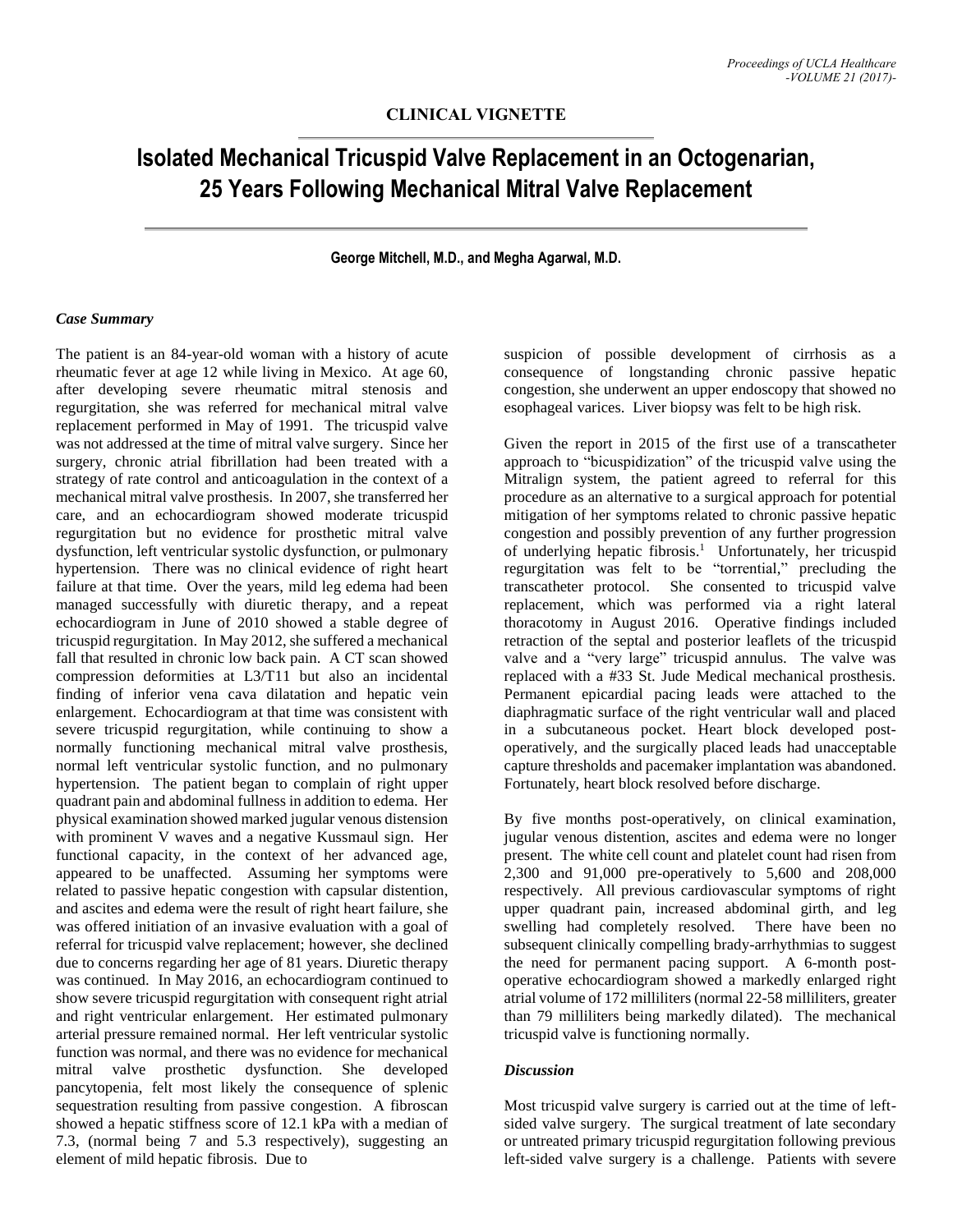tricuspid regurgitation after mitral valve surgery are often managed medically for a long period of time and referred for surgery only when they develop intractable symptoms of right heart failure and consequent organ dysfunction. Isolated annuloplasty is often unable to provide effective or durable tricuspid valve competence. Most patients still require tricuspid valve replacement. This case is interesting from the standpoint of her advanced age at the time of surgery, the length of time from the initial left-sided valve surgery, her favorable outcome despite the presence of pre-operative risk factors, and the issue of pacing in the context of a mechanical tricuspid valve prosthesis.

This 85-year-old patient may be the oldest reported case of isolated tricuspid valve replacement. A series of fifteen patients from the Massachusetts General Hospital undergoing isolated tricuspid valve replacement over a 12-year period ranged in age from 38 to 72 years with a mean age of 61 years. In this series, 13 of the 15 patients had undergone prior left-sided valve surgery.<sup>2</sup> The only prior report focusing on isolated tricuspid valve replacement involved younger patients with endocarditis who had not undergone previous cardiac surgery. A more recent series of 449 consecutive patients undergoing tricuspid valve surgery for severe tricuspid regurgitation in Seoul, South Korea, ranged in age from 44 to 68 years, and included first time operations and redo cases, as well as multiple concomitant cardiac procedures.<sup>3</sup> Of the total group, 13.4% underwent isolated tricuspid valve replacement in the context of prior leftsided valve surgery. This particular subset undergoing surgery for late tricuspid valve regurgitation after previous mitral surgery, usually has a higher hospital mortality and disappointing late outcome.<sup>4</sup> These reported series do not specify the operative approach to valve replacement. The choice of a lateral thoracotomy and femoral cardiopulmonary bypass may have led to a less complicated post-operative course in this case.

The interval of 25 years between initial mitral valve surgery and subsequent isolated tricuspid valve replacement in this case is likely the longest reported. The interval between left-sided valve surgery and tricuspid valve replacement in the South Korean series ranged from  $10.4 - 167.0$  months (13.9 years) with a mean interval of 31.0 months. This interval was not reported in the Massachusetts General Hospital series.

Despite the preoperative evidence for hepatic fibrosis, possible cirrhosis, and portal hypertension leading to presumed splenic sequestration and pancytopenia, this patient's white blood cell and platelet counts have improved post-operatively. This would suggest that progression of chronic liver disease due to long-standing chronic passive congestion may still be amenable to mitigation in the setting of late tricuspid valve replacement. Serial measurement of hepatic distensibility with a follow-up fibroscan may shed some light on this theory.

The issue of permanent pacing support in this case, if the need arises, will remain a significant challenge. Obviously, the conventional strategy for lead implantation is not feasible in this patient with a mechanical tricuspid valve prosthesis and inaccessible right ventricle, although there has been one case report of implantation of a transvenous pacing lead in the right ventricular apex, crossing a bileaflet mechanical tricuspid

prosthesis. 5 An alternative, unconventional site for pacing in this context would be through the coronary sinus, although this approach may be treacherous given the technical difficulty in controlling guide catheters for engagement of the coronary sinus in a massively dilated right atrium, carrying a risk of entrapment in the mechanical tricuspid valve prosthesis.<sup>6,7</sup> Whatever led to failure of the surgically placed epicardial leads would be a risk if this approach were to be employed again. Perhaps implantation of a leadless pacemaker prior to tricuspid valve replacement would have avoided the current problematic situation.

Although we do not have pathology of this patient's resected tricuspid valve, the description of the operative findings suggests the presence of annular dilatation and leaflet retraction that may have been a secondary consequence of progressive tricuspid regurgitation and right ventricular enlargement, in the setting of what was initially rheumatic disease. Newer guidelines on the management of valvular heart disease suggest consideration of surgical intervention in patients with severe primary tricuspid regurgitation or persistent/recurrent severe secondary tricuspid regurgitation, if signs of right ventricular dysfunction are detected, even in asymptomatic patients.<sup>8</sup> Addressing tricuspid regurgitation that is less than severe at the time of initial left-sided valve surgery may be a consideration, particularly if there is evidence for annular dilatation.<sup>9,10</sup>

In summary, from several aspects, this case is illustrative of the challenges in managing late tricuspid regurgitation following previous left-sided valve surgery, including the risks posed by advanced age, gender, and associated organ dysfunction, the potential choices of surgical and catheter based therapy, and finally, the problematic issue of permanent pacing in the context of an inaccessible right ventricle. This case raises the possibility that age alone may not preclude consideration of surgical intervention, even in the presence of pre-operative risk factors.

## **REFERENCES**

- 1. **Schofer J, Bijuklic K, Tiburtius C, Hansen L, Groothuis A, Hahn RT.** First-in-human transcatheter tricuspid valve repair in a patient with severely regurgitant tricuspid valve. *J Am Coll Cardiol*. 2015 Mar 31;65(12):1190-5. doi:10.1016/j.jacc.2015.01.025. Epub 2015 Mar 4. PubMed PMID: 25748096.
- 2. **Mangoni AA, DiSalvo TG, Vlahakes GJ, Polanczyk CA, Fifer MA.** Outcome following isolated tricuspid valve replacement. *Eur J Cardiothorac Surg.* 2001 Jan;19(1):68-73. PubMed PMID: 11163563.
- 3. **Kim JB, Jung SH, Choo SJ, Chung CH, Lee JW.** Surgical outcomes of severe tricuspid regurgitation: predictors of adverse clinical outcomes. *Heart.* 2013 Feb;99(3):181-7. doi: 10.1136/heartjnl-2012-302856. Epub 2012 Oct 4. PubMed PMID:23038792.
- 4. **Alfieri O, De Bonis M.** Tricuspid valve surgery for severe tricuspid regurgitation. *Heart*. 2013 Feb;99(3):149-50. doi: 10.1136/heartjnl-2012-303063. Epub 2012 Dec 12. PubMed PMID: 23236026.
- 5. **Sierra J, Rubio J.** Transvenous right ventricular pacing in a patient with tricuspid mechanical prosthesis. *J Cardiothorac Surg.* 2008 Jul 9;3:42. doi:10.1186/1749-